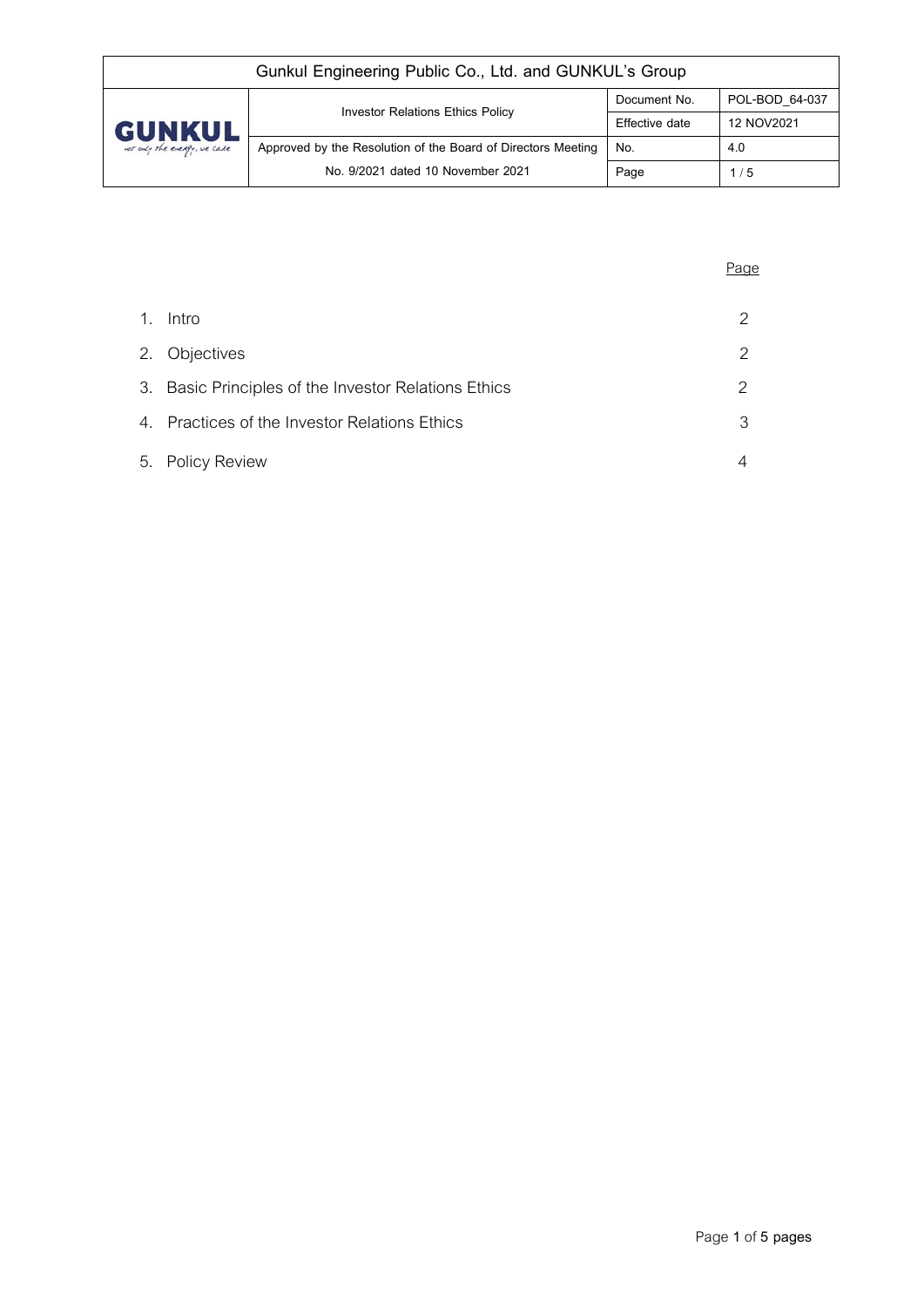| Gunkul Engineering Public Co., Ltd. and GUNKUL's Group |                                                              |                |                |  |
|--------------------------------------------------------|--------------------------------------------------------------|----------------|----------------|--|
| <b>GUNKUL</b><br>not only the energy, we care          | <b>Investor Relations Ethics Policy</b>                      | Document No.   | POL-BOD 64-037 |  |
|                                                        |                                                              | Effective date | 12 NOV2021     |  |
|                                                        | Approved by the Resolution of the Board of Directors Meeting | No.            | 4.0            |  |
|                                                        | No. 9/2021 dated 10 November 2021                            | Page           | 2/5            |  |

#### **1. Intro**

The Board of Directors, Sub-committee, Organization supervision, Executives and employees of the organization have focused on the business operations according to the policy on Good Corporate Governance and Policy on Business Ethics in order to ensure that the operation of the organization is accurate, complete, transparent, in accordance with the law, regulations of the Securities and Exchange Commission (SEC) and the Stock Exchange of Thailand (SET) with emphasis on disclosure of information and compliance with relevant laws and regulations and adhering to the interests of all shareholders and stakeholders. Therefore, the Company has prepared an "Investor Relations Ethics Policy" for the executives and employees that involved in the investor relations work to be used as a guideline or framework for performing the duties of the investor relations of the Company.

#### **2. Objectives**

- 1. To be used as a guideline for supervision, monitor, control and supervision of delegates, based on the framework of performing duties on the principle of caution.
- 2. To maximize the benefits of all stakeholders equally and fairly.
- 3. To require regular review of this policy and practice on an annual basis.

### **3. Basic Principles of the Investor Relations Ethics**

- 1. Disclose important and necessary information for making accurate and timely investment decisions.
- 2. Do not use internal information for personal gain and others.
- 3. Disclose information equally and fairly, by giving opportunities for all related parties to access and inquire information.
- 4. Perform duties with honesty, based on the principle of equality.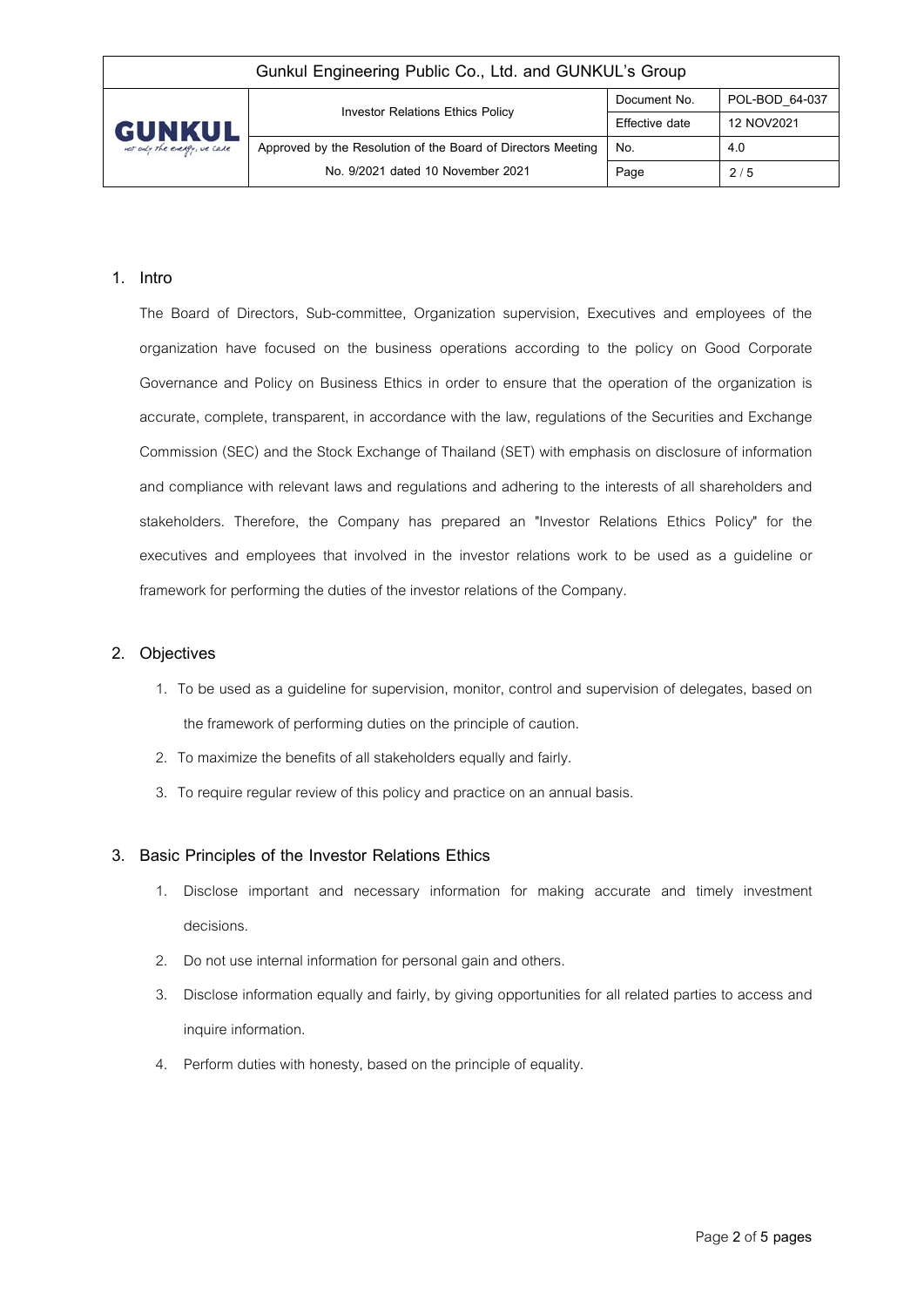| Gunkul Engineering Public Co., Ltd. and GUNKUL's Group |                                                              |                |                |  |
|--------------------------------------------------------|--------------------------------------------------------------|----------------|----------------|--|
| <b>GUNKUL</b><br>not only the energy, we care          | <b>Investor Relations Ethics Policy</b>                      | Document No.   | POL-BOD 64-037 |  |
|                                                        |                                                              | Effective date | 12 NOV2021     |  |
|                                                        | Approved by the Resolution of the Board of Directors Meeting | No.            | 4.0            |  |
|                                                        | No. 9/2021 dated 10 November 2021                            | Page           | 3/5            |  |

## **4. Practices of the Investor Relations Ethics**

- 1. Disclose important and necessary information with accurately, completely, sufficiently and in a timely, equitable and fair manner to all stakeholders, including giving the opportunity for all related parties to access and inquire information.
- 2. Perform duties with full knowledge and ability as a professionalism; as well as, regularly study for knowledge to develop work efficiency regularly.
- 3. Perform duties with integrity that based on the principle of equality.
- 4. Perform duties by adhering to the interests of shareholders and stakeholders.
- 5. Maintain the confidentiality of the company, by not using inside information for personal gain and others.
- 6. Provide channels for disclosure of information or sources of information to users of information equally, such as through the information system of the Stock Exchange of Thailand. Office of the Securities and Exchange Commission and / or the Company's website etc.
- 7. Do not disclose information that has no conclusion, or under negotiation which is still uncertain.
- 8. Abstain from providing information about the performance to shareholders, investors, analysts and stakeholder, not less than 15 days before the disclosure of financial statements to the public through the information system of the Stock Exchange of Thailand.
- 9. Operate in accordance with the relevant laws and regulations according to the regulations of the Securities and Exchange Commission (SEC), the Stock Exchange of Thailand (SET) and regulatory agencies that related to the business of the Company.
- 10. Create confidence, enhance image and good attitude of the Company; as well as, build good relationships with all stakeholders.
- 11. Assign the Chief Executive Officer and the Chief Executive Officer to determine the person to provide information to shareholders, investors, analysts and stakeholders.
- 12. The executives and employees that involved in investor relations work need to comply with the good corporate governance policy regarding the trading of the Company's securities, by not trading the Company securities since the date of acknowledging the financial statements of the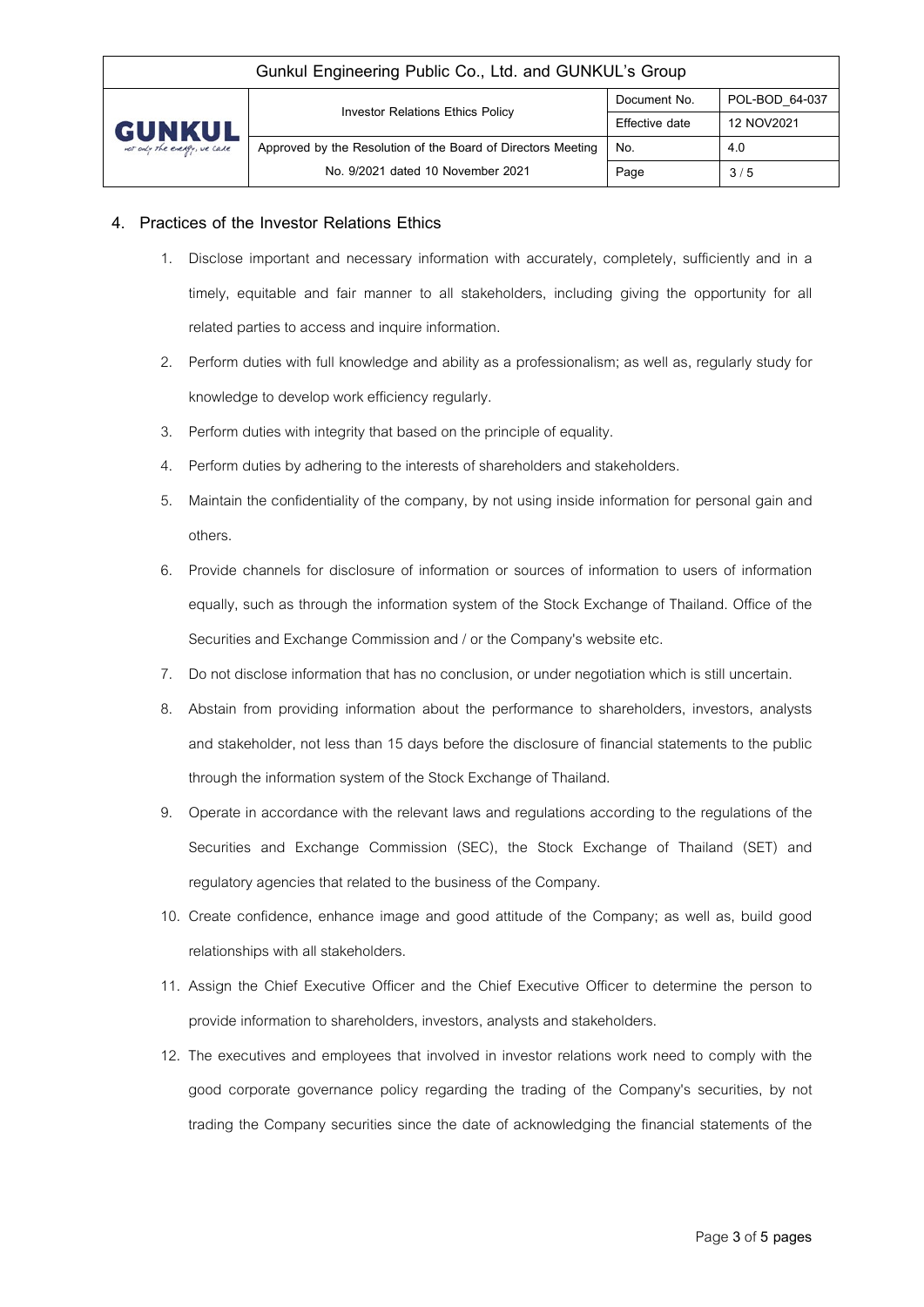| Gunkul Engineering Public Co., Ltd. and GUNKUL's Group |                                                              |                |                |  |
|--------------------------------------------------------|--------------------------------------------------------------|----------------|----------------|--|
| <b>GUNKUL</b><br>not only the energy, we care          | <b>Investor Relations Ethics Policy</b>                      | Document No.   | POL-BOD 64-037 |  |
|                                                        |                                                              | Effective date | 12 NOV2021     |  |
|                                                        | Approved by the Resolution of the Board of Directors Meeting | No.            | 4.0            |  |
|                                                        | No. 9/2021 dated 10 November 2021                            | Page           | 4/5            |  |

Company until disclose the financial statements to the public through the information system of the Stock Exchange of Thailand.

13. If there is any violation of this Investor Relations Ethics, it must to report violations and consequences without delay to the Chief Executive Officer and / or the Executive Committee of the Company. (As the case may be)

# **5. Policy Review**

The Investor Relations Ethics Policy need to be reviewed and submitted to the Board of Directors for approval every year.